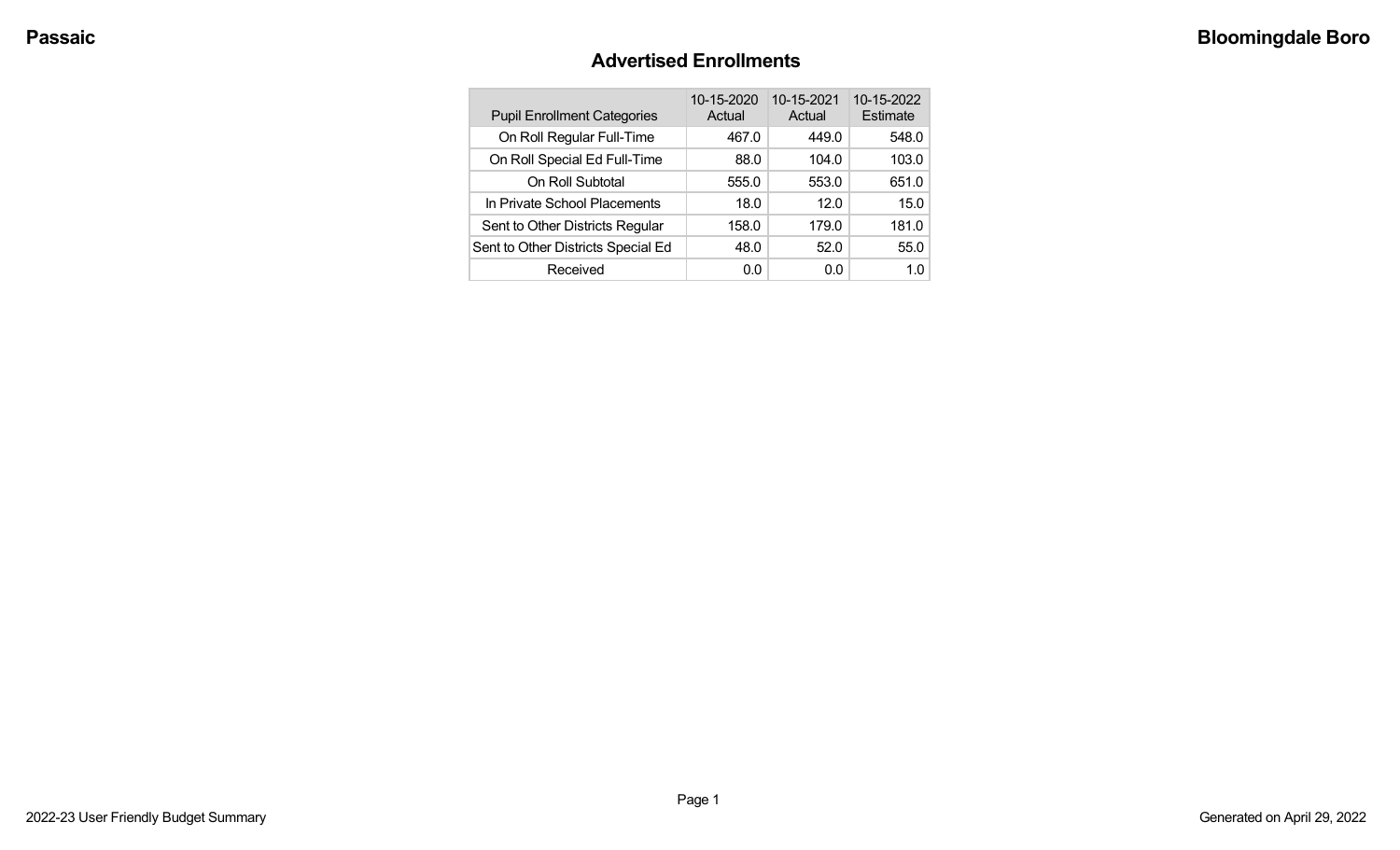### **Advertised Revenues**

| <b>Budget Category</b>                            | <b>Description</b>                                             | Account | 2020-21<br>Actual | 2021-22<br>Revised    | 2022-23<br>Proposed |
|---------------------------------------------------|----------------------------------------------------------------|---------|-------------------|-----------------------|---------------------|
|                                                   | Local Tax Levy                                                 | 10-1210 | 17,812,118        | 18,168,360            | 18,059,034          |
|                                                   | <b>Total Tuition</b>                                           | 10-1300 | 33,489            | 26,000                | 16,000              |
|                                                   | Rents and Royalties                                            | 10-1910 | 0                 | 6,000                 | 6,000               |
| <b>General Fund Revenues from Local Sources</b>   | <b>Unrestricted Miscellaneous Revenues</b>                     | 10-1XXX | 101,648           | 30,966                | 50,000              |
|                                                   | Interest Earned on Maintenance Reserve                         | 10-1XXX | 13                | 0                     | 0                   |
|                                                   | Interest Earned on Capital Reserve Funds                       | 10-1XXX | 186               | 500                   | 1,000               |
|                                                   | <b>Other Restricted Miscellaneous Revenues</b>                 | 10-1XXX | 205               | $\Omega$              | 0                   |
|                                                   | <b>Total Revenues from Local Sources</b>                       |         | 17,947,659        | 18,231,826            | 18,132,034          |
|                                                   | <b>Categorical Transportation Aid</b>                          | 10-3121 | 102,123           | 102,123               | 102,123             |
|                                                   | <b>Extraordinary Aid</b>                                       | 10-3131 | 1,112,430         | 600,000               | 22,000              |
|                                                   | <b>Categorical Special Education Aid</b>                       | 10-3132 | 557,300           | 557,300               | 557,300             |
| <b>General Fund Revenues from State Sources</b>   | <b>Equalization Aid</b>                                        | 10-3176 | 987,795           | 775,253               | 599,234             |
|                                                   | <b>Categorical Security Aid</b>                                | 10-3177 | 16,458            | 16,458                | 16,458              |
|                                                   | <b>Other State Aids</b>                                        | 10-3XXX | 17,400            | $\mathbf 0$           | 0                   |
|                                                   | <b>Total Revenues from State Sources</b>                       |         | 2,793,506         | 2,051,134             | 1,297,115           |
| <b>General Fund Revenues from Federal Sources</b> | <b>Medicaid Reimbursement</b>                                  | 10-4200 | 25,261            | 32,281                | 33,336              |
|                                                   | <b>Total Revenues from Federal Sources</b>                     |         | 25,261            | 32,281                | 33,336              |
|                                                   | <b>Budgeted Fund Balance-Operating Budget</b>                  | 10-303  | 0                 | 1,677,933             | 2,731,162           |
| <b>General Fund Revenues from Other Sources</b>   | Withdrawal from Capital Reserve for Local Share                | 10-307  | 0                 | $\Omega$              | 400,000             |
|                                                   | <b>Adjustment for Prior Year Encumbrances</b>                  |         | 0                 | 541,548               |                     |
|                                                   | Actual Revenues (Over)/Under Expenditures                      |         | $-1,050,566$      | 0                     | $\Omega$            |
| <b>General Fund Revenues</b>                      | <b>Total Operating Budget</b>                                  |         |                   | 19,715,860 22,534,722 | 22,593,647          |
| Special Revenue Fund Revenues from Local Sources  | <b>Student Activity Fund Revenue</b>                           | 20-1760 | 13,379            | 1,500                 |                     |
|                                                   | <b>Total Revenues from Local Sources</b>                       | 20-1XXX | 13,379            | 1,500                 | $\Omega$            |
|                                                   | <b>Preschool Education Aid</b>                                 | 20-3218 | $\mathbf{0}$      | 540,600               | 1,555,586           |
| Special Revenue Fund Revenues from State Sources  | SDA Emergent Needs and Capital Maintenance In School Districts | 20-3257 | 0                 | 12,207                | $\Omega$            |
|                                                   | <b>Total Revenues from State Sources</b>                       |         | 0                 | 552,807               | 1,555,586           |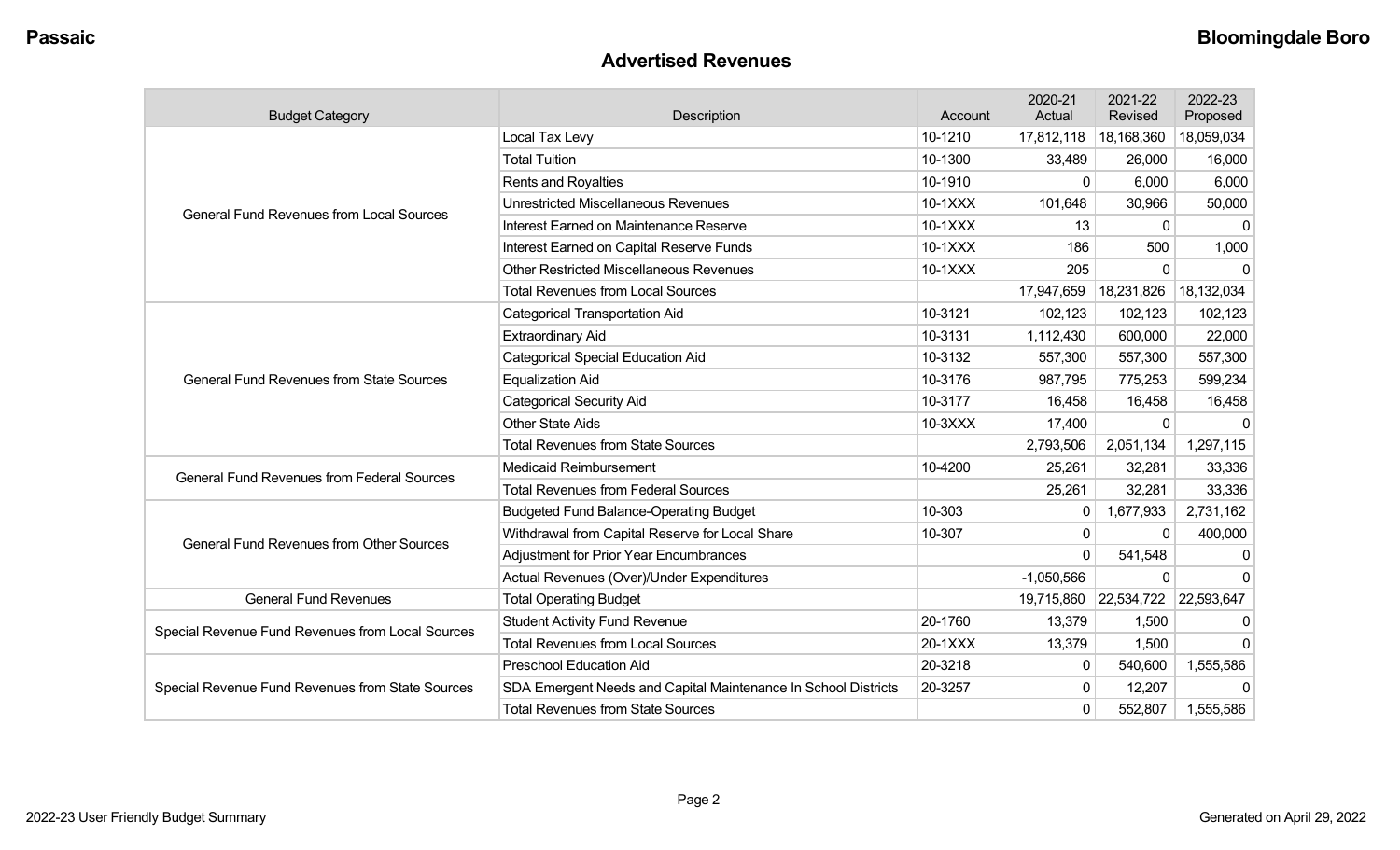### **Advertised Revenues**

| <b>Budget Category</b>                             | <b>Description</b>                             | Account      | 2020-21<br>Actual | 2021-22<br>Revised | 2022-23<br>Proposed |
|----------------------------------------------------|------------------------------------------------|--------------|-------------------|--------------------|---------------------|
|                                                    | Title I                                        | 20-4411-4416 | 218,442           | 231,294            | 215,642             |
|                                                    | Title II                                       | 20-4451-4455 | 20,547            | 42,352             | 35,019              |
|                                                    | <b>Title IV</b>                                | 20-4471-4474 | 1,384             | 18,502             | 16,918              |
|                                                    | <b>ARP-IDEA Preschool</b>                      | 20-4409      | $\mathbf{0}$      | 2,174              | $\Omega$            |
|                                                    | <b>ARP-IDEA Basic</b>                          | 20-4419      | 0                 | 25,516             | $\mathbf 0$         |
|                                                    | IDEA Part B (Handicapped)                      | 20-4420-4429 | 203,479           | 201,573            | 201,573             |
| Special Revenue Fund Revenues from Federal Sources | <b>ARP-ESSER</b>                               | 20-4540      | 0                 | 1,707,278          | 0                   |
|                                                    | <b>CARES Act Education Stabilization Fund</b>  | 20-4530      | 167,372           | 37,441             | 0                   |
|                                                    | Coronavirus Relief Fund (CRF)                  | 20-4532      | 41,172            | $\Omega$           | $\mathbf 0$         |
|                                                    | <b>CRRSA Act-ESSER II</b>                      | 20-4534      | 0                 | 759,656            | 0                   |
|                                                    | <b>CRRSA Act-Learning Acceleration Grant</b>   | 20-4535      | 0                 | 48,751             | 0                   |
|                                                    | <b>CRRSA Act-Mental Health Grant</b>           | 20-4536      | $\Omega$          | 45,000             | $\Omega$            |
|                                                    | <b>Total Revenues from Federal Sources</b>     |              | 652,396           | 3,119,537          | 469,152             |
| Special Revenue Fund Revenues                      | <b>Total Grants and Entitlements</b>           |              | 665,517           | 3,722,344          | 2,024,738           |
| Debt Service Fund Revenues from Local Sources      | Local Tax Levy                                 | 40-1210      | 91,658            | 91,608             | 91,608              |
|                                                    | <b>Total Revenues from Local Sources</b>       |              | 91,658            | 91,608             | 91,608              |
| Debt Service Fund Revenues from Other Sources      | <b>Total Local Repayment of Debt</b>           |              | 91,658            | 91,608             | 91,608              |
| Debt Service Fund Revenues                         | <b>Total Repayment of Debt</b>                 |              | 91,658            | 91,608             | 91,608              |
| All Fund Revenues                                  | <b>Total Revenues/Sources</b>                  |              | 20,473,035        | 26,348,674         | 24,709,993          |
| <b>Revenues Net of Transfers</b>                   | <b>Total Revenues/Sources Net of Transfers</b> |              | 20,473,035        | 26,348,674         | 24,709,993          |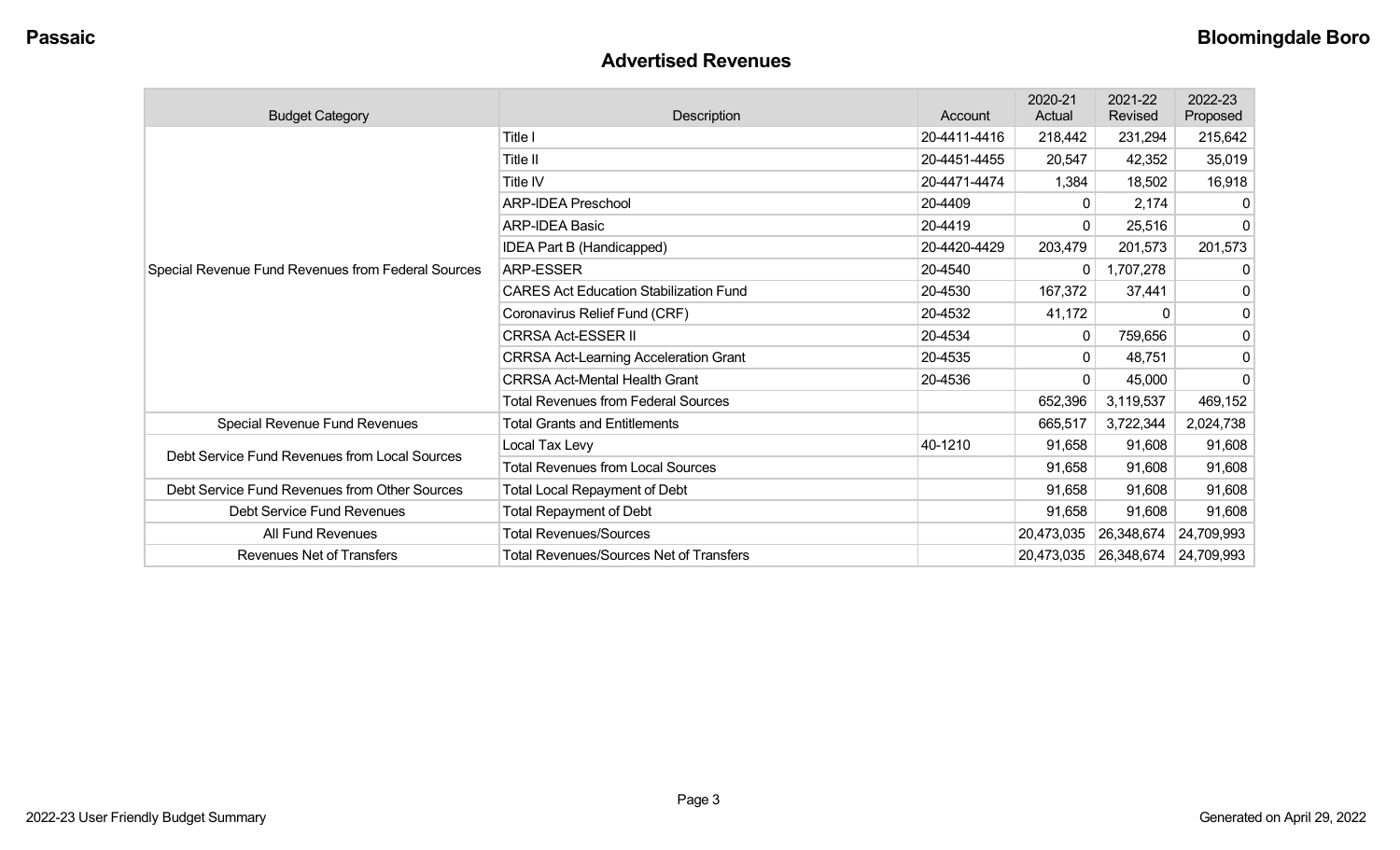## **Advertised Appropriations**

| <b>Budget Category</b>                             | Description                                                                        | Account        | 2020-21<br>Actual | 2021-22<br>Revised               | 2022-23<br>Proposed |
|----------------------------------------------------|------------------------------------------------------------------------------------|----------------|-------------------|----------------------------------|---------------------|
|                                                    | <b>Regular Programs-Instruction</b>                                                | 11-1XX-100-XXX | 3,353,332         | 3,722,290                        | 3,978,902           |
|                                                    | <b>Special Education-Instruction</b>                                               | 11-2XX-100-XXX | 1,013,275         | 480,973                          | 529,682             |
| General Fund Current Expenses for Instruction      | <b>Basic Skills/Remedial-Instruction</b>                                           | 11-230-100-XXX | 25,556            | 537,365                          | 600,118             |
|                                                    | <b>Bilingual Education-Instruction</b>                                             | 11-240-100-XXX | 90,957            | 132,228                          | 99,380              |
|                                                    | School-Sponsored Cocurricular or Extracurricular Activities-Instruction            | 11-401-100-XXX | 63,236            | 73,050                           | 75,000              |
|                                                    | School-Sponsored Athletics-Instruction                                             | 11-402-100-XXX | 18,089            | 28,050                           | 30,000              |
|                                                    | Undistributed Expenditures-Instruction (Tuition)                                   | 11-000-100-XXX | 7,394,267         | 7,753,265                        | 7,348,337           |
|                                                    | Undistributed Expenditures-Attendance and Social Work                              | 11-000-211-XXX | 96,262            | 71,442                           | 72,094              |
|                                                    | Undistributed Expenditures-Health Services                                         | 11-000-213-XXX | 199,879           | 224,517                          | 208,853             |
|                                                    | Undistributed Expenditures-Speech, OT, PT and Related Services                     | 11-000-216-XXX | 338,433           | 366,921                          | 335,576             |
|                                                    | Undistributed Expenditures-Other Support Services, Students-Extraordinary Services | 11-000-217-XXX | 596,791           | 800,164                          | 910,240             |
|                                                    | Undistributed Expenditures-Guidance                                                | 11-000-218-XXX | 134,388           | 103,633                          | 152,306             |
|                                                    | Undistributed Expenditures-Child Study Teams                                       | 11-000-219-XXX | 526,163           | 676,418                          | 724,793             |
|                                                    | Undistributed Expenditures-Improvement of Instruction Services                     | 11-000-221-XXX | 124,360           | 150,482                          | 189,951             |
| General Fund Current Expenses for Support Services | Undistributed Expenditures-Education Media Services/Library                        | 11-000-222-XXX | 332,733           | 364,287                          | 106,963             |
|                                                    | Undistributed Expenditures-Instructional Staff Training Services                   | 11-000-223-XXX | 2,408             | 8,000                            | 8,000               |
|                                                    | Undistributed Expenditures-Support Services-General Administration                 | 11-000-230-XXX | 315,069           | 353,496                          | 264,169             |
|                                                    | Undistributed Expenditures-Support Services-School Administration                  | 11-000-240-XXX | 400,310           | 466,099                          | 460,229             |
|                                                    | Undistributed Expenditures-Central Services                                        | 11-000-251-XXX | 170,235           | 173,604                          | 175,817             |
|                                                    | Undistributed Expenditures-Administrative InformationTechnology                    | 11-000-252-XXX | 29,245            | 92,633                           | 125,000             |
|                                                    | Undistributed Expenditures-Operation and Maintenance of Plant Services             | 11-000-26X-XXX | 863,521           | 1,456,377                        | 1,426,472           |
|                                                    | Undistributed Expenditures-Student Transportation Services                         | 11-000-270-XXX | 1,293,894         | 1,907,839                        | 1,902,568           |
|                                                    | Personal Services-Employee Benefits                                                | 11-XXX-XXX-2XX | 2,083,436         | 2,168,073                        | 2,397,786           |
|                                                    | <b>Total Undistributed Expenditures</b>                                            |                | 14,901,394        | 17,137,250                       | 16,809,154          |
| <b>General Fund Current Expenses</b>               | <b>Total General Current Expense</b>                                               |                |                   | 19,465,839 22,111,206 22,122,236 |                     |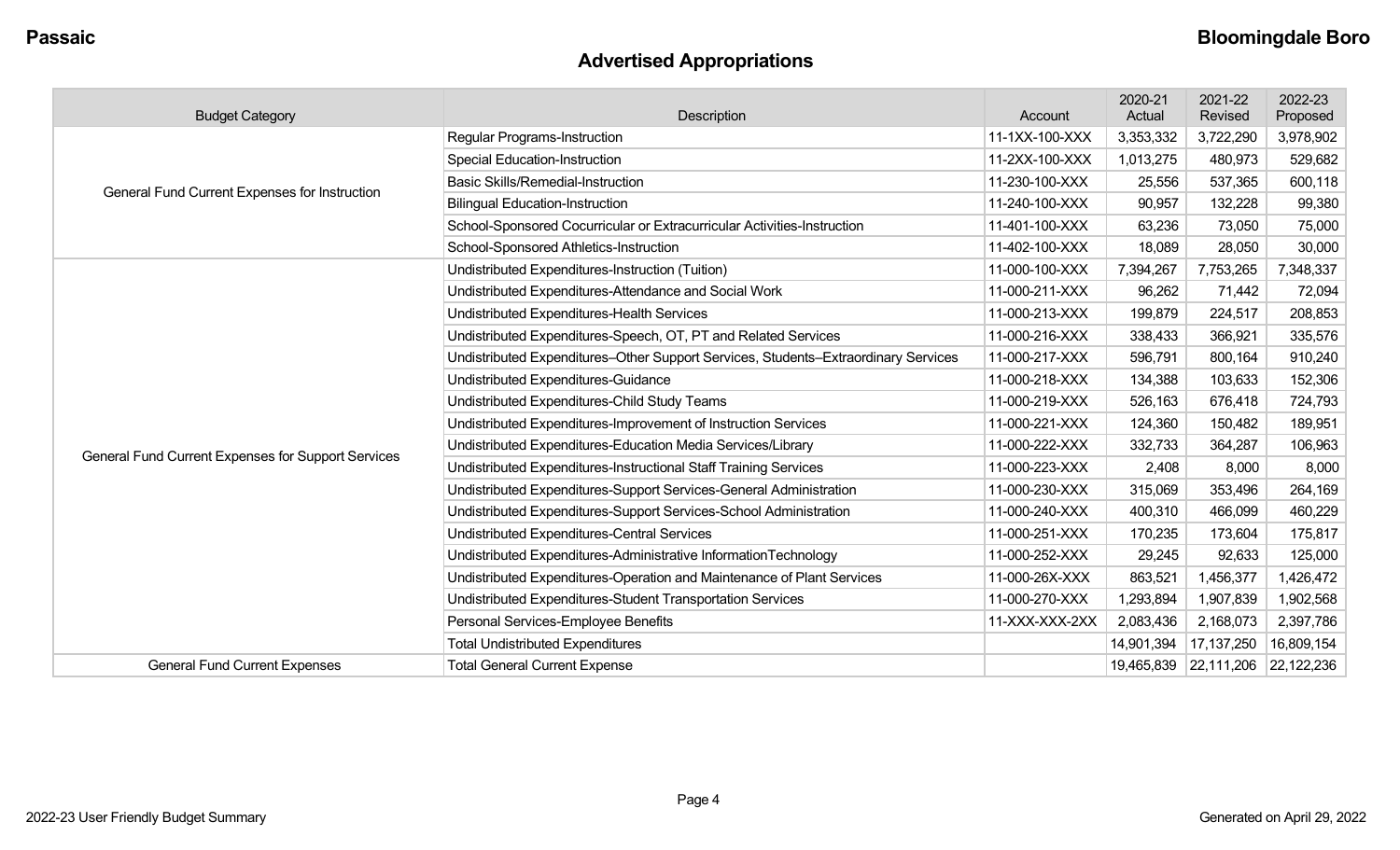## **Advertised Appropriations**

| <b>Budget Category</b>                                    | Description                                                    | Account        | 2020-21<br>Actual | 2021-22<br>Revised    | 2022-23<br>Proposed |
|-----------------------------------------------------------|----------------------------------------------------------------|----------------|-------------------|-----------------------|---------------------|
|                                                           | Equipment                                                      | 12-XXX-XXX-730 | 20,801            | 280,609               | 0                   |
|                                                           | <b>Facilities Acquisition and Construction Services</b>        | 12-000-400-XXX | 61,648            | 63,267                | 401,267             |
| Capital Outlay                                            | Interest Deposit to Capital Reserve                            | 10-604         | $\Omega$          | 500                   | 1,000               |
|                                                           | <b>Total Capital Outlay</b>                                    |                | 82,449            | 344,376               | 402,267             |
| General Fund Expenses and Transfers                       | <b>Transfer of Funds to Charter Schools</b>                    | 10-000-100-56X | 167,572           | 79,140                | 69,144              |
|                                                           | <b>General Fund Grand Total</b>                                |                |                   | 19,715,860 22,534,722 | 22,593,647          |
|                                                           | <b>Preschool Education Aid Instruction</b>                     | 20-218-100-XXX | 0                 | 324,819               | 740,490             |
| Special Revenue Fund Expenses for Preschool Education Aid | <b>Support Services</b>                                        | 20-218-200-XXX | $\Omega$          | 190,413               | 562,096             |
|                                                           | <b>Facility Acquisition and Construction Services</b>          | 20-218-400-XXX | $\mathbf{0}$      | 25,368                | 253,000             |
|                                                           | <b>Total Preschool Education Aid</b>                           | 20-218-XXX-XXX | $\Omega$          | 540,600               | 1,555,586           |
| Special Revenue Fund Expenses for Other State Projects    | SDA Emergent Needs and Capital Maintenance In School Districts | 20-492-XXX-XXX | $\mathbf{0}$      | 12,207                | 0                   |
| Special Revenue Fund Expenses for State Projects          | <b>Total State Projects</b>                                    | 20-XXX-XXX-XXX | $\Omega$          | 552,807               | 1,555,586           |
|                                                           | Title I                                                        | 20-XXX-XXX-XXX | 218,442           | 231,294               | 215,642             |
|                                                           | <b>Title II</b>                                                | 20-XXX-XXX-XXX | 20,547            | 42,352                | 35,019              |
|                                                           | Title IV                                                       | 20-XXX-XXX-XXX | 1,384             | 18,502                | 16,918              |
|                                                           | IDEA Part B (Handicapped)                                      | 20-XXX-XXX-XXX | 203,479           | 201,573               | 201,573             |
|                                                           | <b>ARP-IDEA Basic Grant Program</b>                            | 20-223-xxx-xxx | 0                 | 25,516                |                     |
|                                                           | <b>ARP-IDEA Preschool Grant Program</b>                        | 20-224-xxx-xxx |                   | 2,174                 | 0                   |
| Special Revenue Fund Expenses for Federal Projects        | <b>CARES Act Education Stabilization Fund</b>                  | 20-477-XXX-XXX | 167,372           | 37,441                | 0                   |
|                                                           | Coronavirus Relief Fund (CRF) Grant Program                    | 20-479-XXX-XXX | 41,172            | $\Omega$              | 0                   |
|                                                           | CRRSA Act-ESSER II Grant Program                               | 20-483-xxx-xxx |                   | 759,656               | 0                   |
|                                                           | <b>CRRSA Act-Learning Acceleration Grant Program</b>           | 20-484-XXX-XXX | $\mathbf{0}$      | 48,751                | 0                   |
|                                                           | <b>CRRSA Act-Mental Health Grant Program</b>                   | 20-485-xxx-xxx | $\Omega$          | 45,000                | 0                   |
|                                                           | <b>ARP-ESSER Grant Program</b>                                 | 20-487-xxx-xxx | 0                 | 1,707,278             | $\Omega$            |
|                                                           | <b>Total Federal Projects</b>                                  | 20-XXX-XXX-XXX | 652,396           | 3,119,537             | 469,152             |
| Special Revenue Fund Expenses                             | <b>Total Special Revenue Funds</b>                             |                | 665,517           | 3,722,344             | 2,024,738           |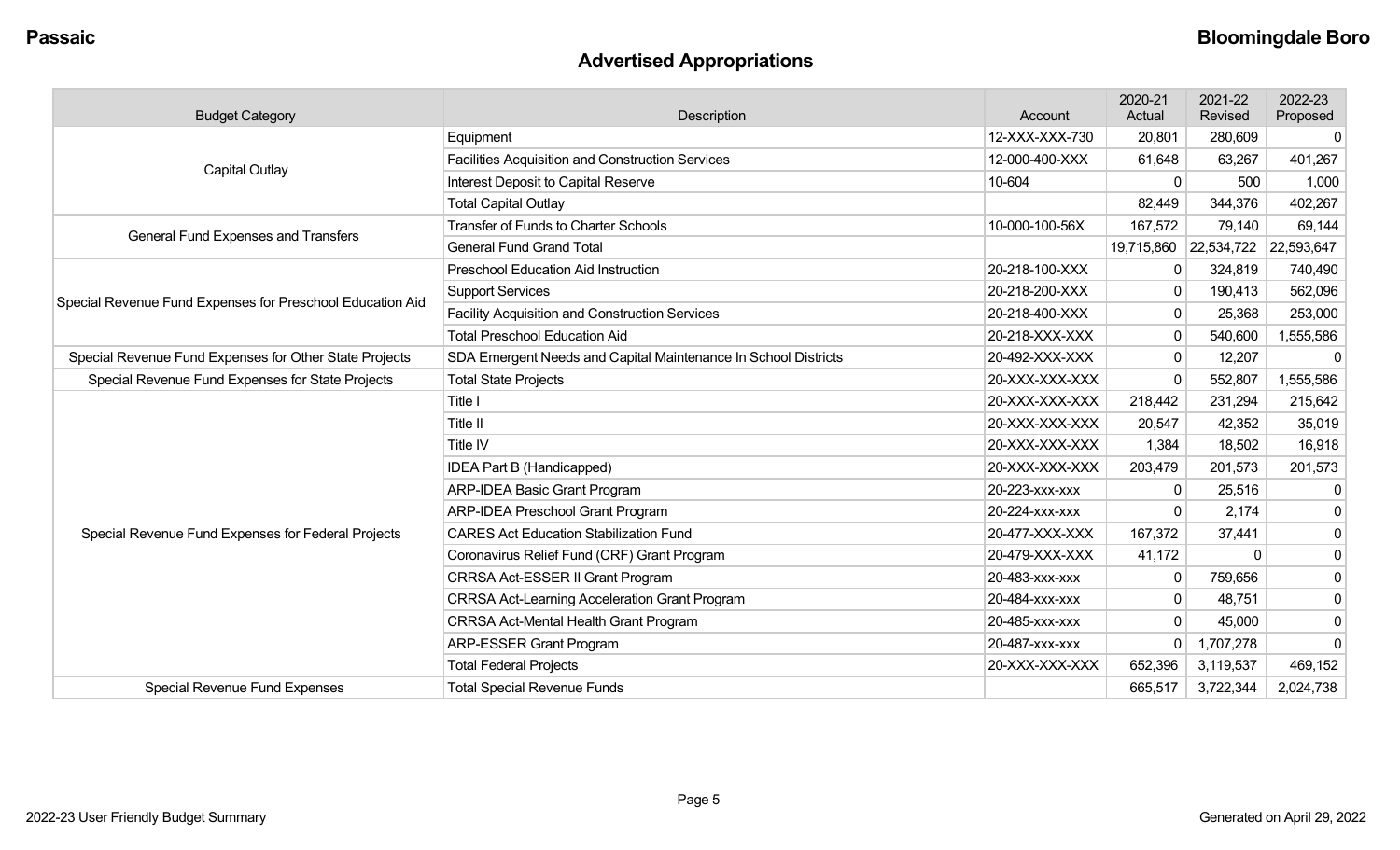## **Advertised Appropriations**

| <b>Budget Category</b>           | <b>Description</b>                         | Account        | 2020-21<br>Actual                                        | 2021-22<br>Revised | 2022-23<br>Proposed |
|----------------------------------|--------------------------------------------|----------------|----------------------------------------------------------|--------------------|---------------------|
| Debt Service Fund Expenses       | <b>Total Regular Debt Service</b>          | 40-701-510-XXX | 91,658                                                   | 91,608             | 91,608              |
|                                  | <b>Total Debt Service Funds</b>            |                | 91,658                                                   | 91,608             | 91,608              |
| All Fund Expenses                | <b>Total Expenditures/Appropriations</b>   |                | $\vert$ 20,473,035 $\vert$ 26,348,674 $\vert$ 24,709,993 |                    |                     |
| <b>Expenses Net of Transfers</b> | <b>Total Expenditures Net of Transfers</b> |                | $\vert$ 20,473,035 $\vert$ 26,348,674 $\vert$ 24,709,993 |                    |                     |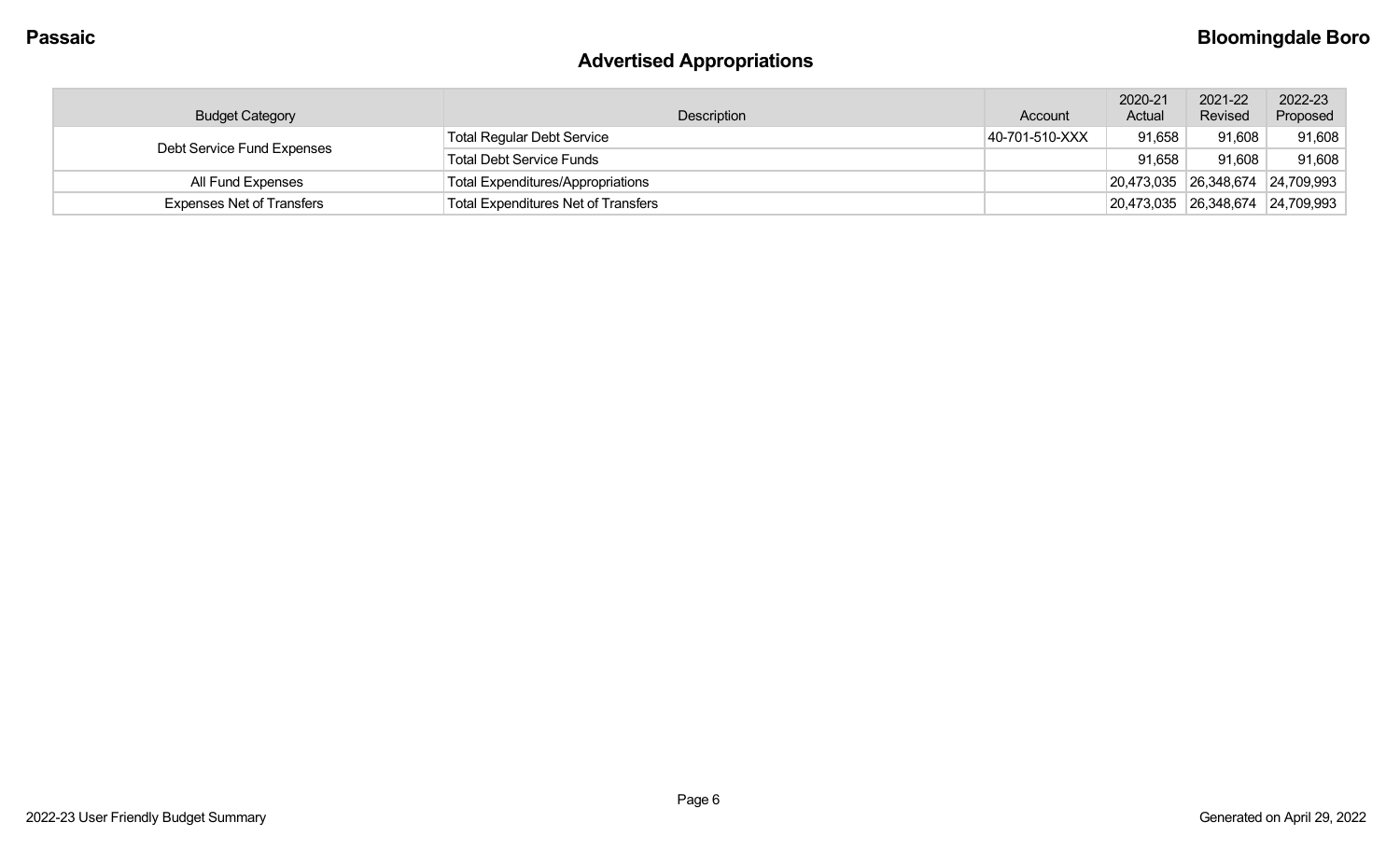## **Advertised Recapitulation of Balances**

| <b>Fund Balance Category</b>                   | <b>Budget Category</b>                                           | Audited<br><b>Balance</b><br>06/30/2020 | Audited<br><b>Balance</b><br>06/30/2021 | Estimated<br><b>Balance</b><br>06/30/2022 | Estimated<br><b>Balance</b><br>06/30/2023 |
|------------------------------------------------|------------------------------------------------------------------|-----------------------------------------|-----------------------------------------|-------------------------------------------|-------------------------------------------|
|                                                | <b>General Operating Budget</b>                                  | 938,027                                 | 1,690,305                               | 2,301,064                                 | 879,727                                   |
| Unrestricted                                   | Repayment of Debt                                                | 0                                       | $\Omega$                                |                                           |                                           |
|                                                | Capital Reserve                                                  | 687,052                                 | 1,333,982                               | 2,034,482                                 | 1,635,482                                 |
|                                                | <b>Adult Education Programs</b>                                  |                                         |                                         |                                           |                                           |
|                                                | Maintenance Reserve                                              | 100,000                                 | 100,013                                 | 100,013                                   | 100,013                                   |
|                                                | Legal Reserve                                                    | 2,499,340                               | 2,598,517                               | 1,309,825                                 |                                           |
| <b>Restricted for General Operating Budget</b> | Unemployment Fund                                                | 106,315                                 | 116,577                                 | 56,577                                    | 56,577                                    |
|                                                | Tuition Reserve                                                  | 0                                       | 0                                       |                                           |                                           |
|                                                | <b>Current Expense Emergency Reserve</b>                         | 0                                       | 0                                       | 0                                         |                                           |
|                                                | Impact Aid Reserve for General Expenses (Sections 8002 and 8003) | 0                                       | 0                                       | $\Omega$                                  |                                           |
|                                                | Impact Aid Reserve for Capital Expenses (Sections 8007 and 8008) | 0                                       | 0                                       | 0                                         |                                           |
|                                                | <b>Student Activity Fund</b>                                     | 0                                       | 97,354                                  | 48,854                                    | 48,854                                    |
| Restricted for Special Revenue Fund            | Scholarship Fund                                                 | 97,096                                  | 0                                       | 0                                         |                                           |
| Restricted for Repayment of Debt               | Restricted for Repayment of Debt                                 | 0                                       | 0                                       | 0                                         | 0                                         |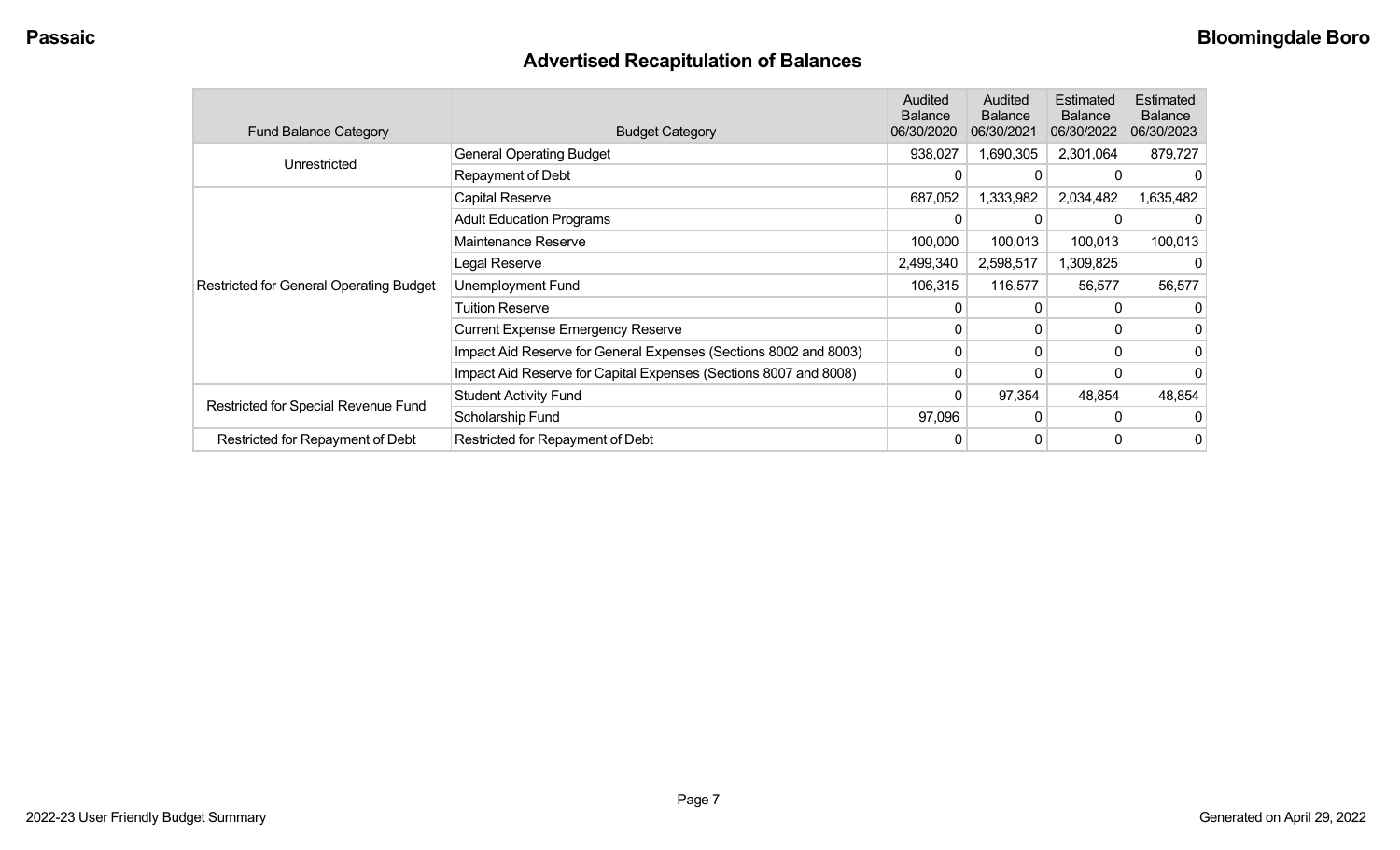#### **Advertised Per Pupil Cost Calculations**

| Per Pupil Cost Calculations                       | 2019-20<br><b>Actual Costs</b> | 2020-21<br><b>Actual Costs</b> | 2021-22<br><b>Original Budget</b> | 2021-22<br><b>Revised Budget</b> | 2022-23<br><b>Proposed Budget</b> |
|---------------------------------------------------|--------------------------------|--------------------------------|-----------------------------------|----------------------------------|-----------------------------------|
| <b>Total Budgetary Comparative Per Pupil Cost</b> | \$18,674                       | \$15,803                       | \$20,845                          | \$23,570                         | \$21,869                          |
| <b>Total Classroom Instruction</b>                | \$9,650                        | \$8,488                        | \$10,477                          | \$11,934                         | \$11,695                          |
| <b>Classroom-Salaries and Benefits</b>            | \$9,201                        | \$8,093                        | \$9,834                           | \$11,360                         | \$11,098                          |
| Classroom-General Supplies and Textbooks          | \$326                          | \$263                          | \$386                             | \$471                            | \$151                             |
| <b>Classroom-Purchased Services</b>               | \$124                          | \$132                          | \$257                             | \$103                            | \$447                             |
| <b>Total Support Services</b>                     | \$4,486                        | \$4,083                        | \$5,550                           | \$6,064                          | \$5,581                           |
| Support Services-Salaries and Benefits            | \$3,012                        | \$2,685                        | \$3,468                           | \$3,527                          | \$3,459                           |
| <b>Total Administrative Costs</b>                 | \$2,155                        | \$1,645                        | \$1,942                           | \$2,370                          | \$1,926                           |
| <b>Administration Salaries and Benefits</b>       | \$1,752                        | \$1,298                        | \$1,459                           | \$1,825                          | \$1,539                           |
| <b>Total Operations and Maintenance of Plant</b>  | \$2,142                        | \$1,427                        | \$2,651                           | \$2,969                          | \$2,457                           |
| Operations and Maintenance-Salaries and Benefits  | \$1,025                        | \$681                          | \$1,395                           | \$1,469                          | \$1,127                           |
| <b>Board Contribution to Food Services</b>        | \$7                            | \$0                            | \$0                               | \$0                              | \$0                               |
| <b>Total Extracurricular Costs</b>                | \$227                          | \$156                          | \$225                             | \$234                            | \$210                             |
| <b>Total Equipment Costs</b>                      | \$15                           | \$31                           | \$0                               | \$556                            | \$390                             |
| Legal Costs                                       | \$133                          | \$140                          | \$111                             | \$132                            | \$99                              |
| Employee Benefits as a percentage of salaries*    | 28.67%                         | 30.95%                         | 28.55%                            | 27.97%                           | 29.30%                            |

\*Does not include pension and social security paid by the State on-behalf of the district.

\*\*Federal and State funds in the blended resource school-based budgets.

The information presented in columns 1 through 3 as well as the related descriptions of the per pupil cost calculations are contained in the Taxpayers' Guide to Education Spending and can be found on the Department of Education's Internet website: http://www.state.nj.us/education/guide/. This publication is also available in the board office and public libraries. The same calculations were performed using the 2021-22 revised appropriations and the 2022-23 budgeted appropriations presented in this advertised budget. Total Budgetary Comparative Per Pupil Cost is defined as current expense exclusive of tuition expenditures, transportation, residential costs, and judgments against the school district. For all years it also includes the restricted entitlement aids. With the exception of Total Equipment Cost, each of the other per pupil cost calculations presented is a component of the total comparative per pupil cost, although all components are not shown.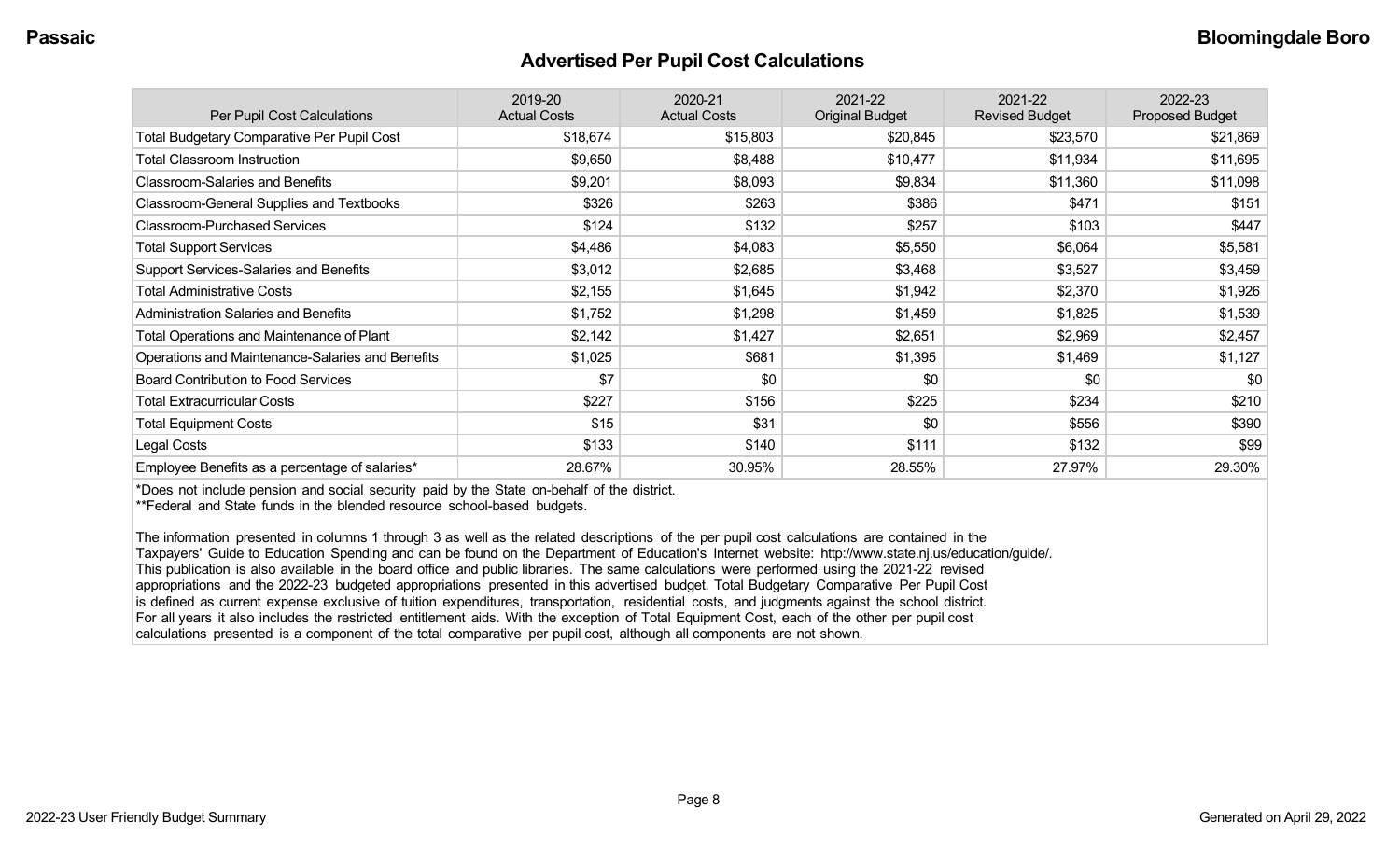# **Unusual Revenues and Appropriations**

| Line<br><b>Number</b> | Source                         | Amount  | Explanation                                                                                 |
|-----------------------|--------------------------------|---------|---------------------------------------------------------------------------------------------|
| 260                   | Bloomingdale Before after care |         | 6,000 Facility use charge                                                                   |
|                       | Various Special Ed Placements  | 30,000  | tuition adjustments                                                                         |
| 300                   | E Rate refund                  | 10,000  | technology refunds                                                                          |
|                       | Software refund                |         | 3,000 banking agreement                                                                     |
|                       | Other                          | 7.000   | miscellaneous items                                                                         |
| 620                   | <b>Capital Reserve</b>         | 400.000 | Districts share of HVAC maintenance and replacement project approved by BPU for 75% funding |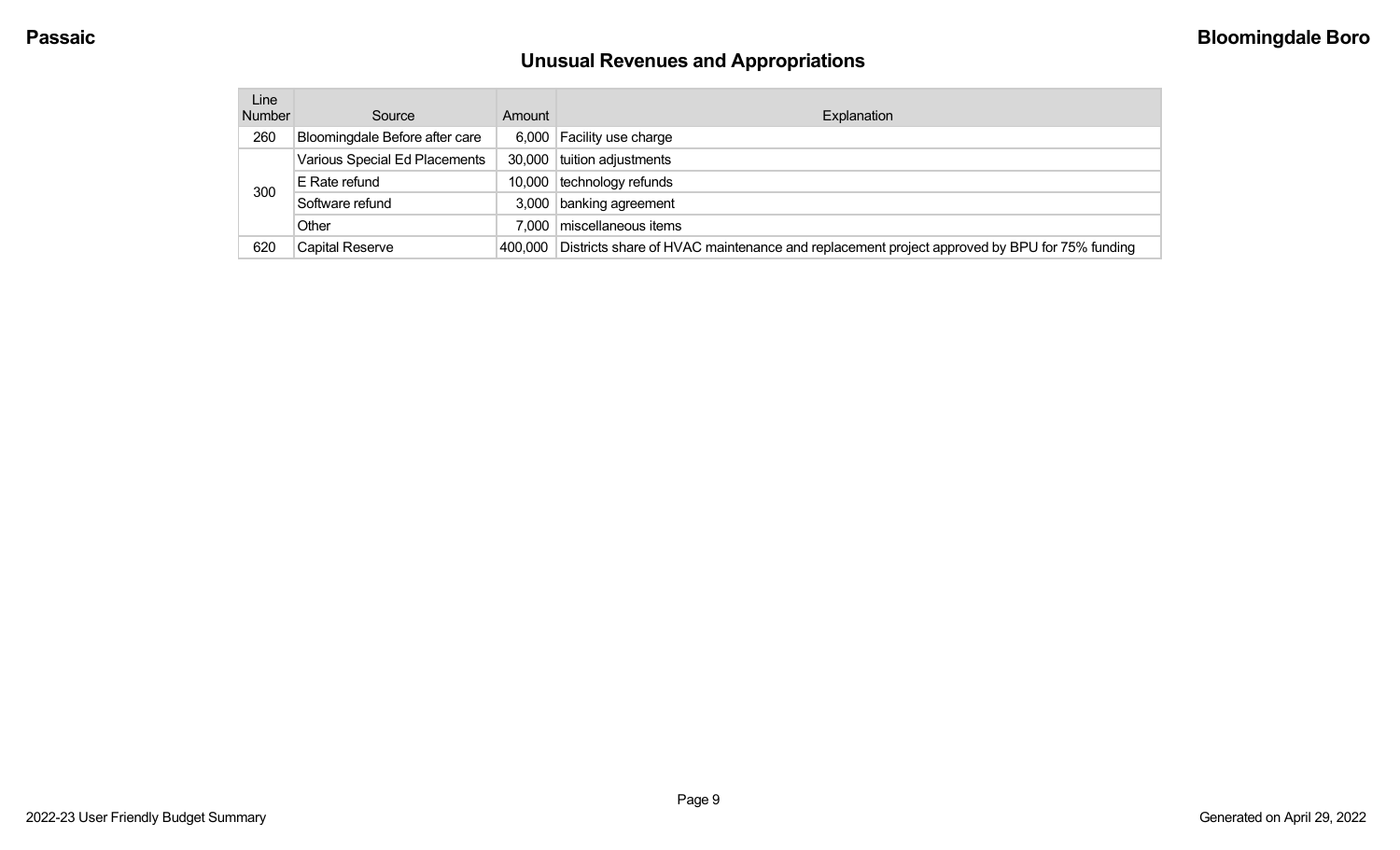### **Shared Services**

| <b>Shared Service</b><br>Category Type | <b>Shared Service Category Description</b>                                                                           | Amount<br>Saved<br>(Optional) |
|----------------------------------------|----------------------------------------------------------------------------------------------------------------------|-------------------------------|
| <b>Business Services</b>               | District is sharing services with Butler School District in the offering of comprehensive Special Education Services | $\Omega$                      |
| Municipal/Public Works                 | District partners with Borough for landscaping, snow removal and salting                                             | - 0                           |
|                                        | District participates in Passaic Coop                                                                                | $\Omega$                      |
| Purchasing                             | District participates in Ed Data Coop                                                                                | $\Omega$                      |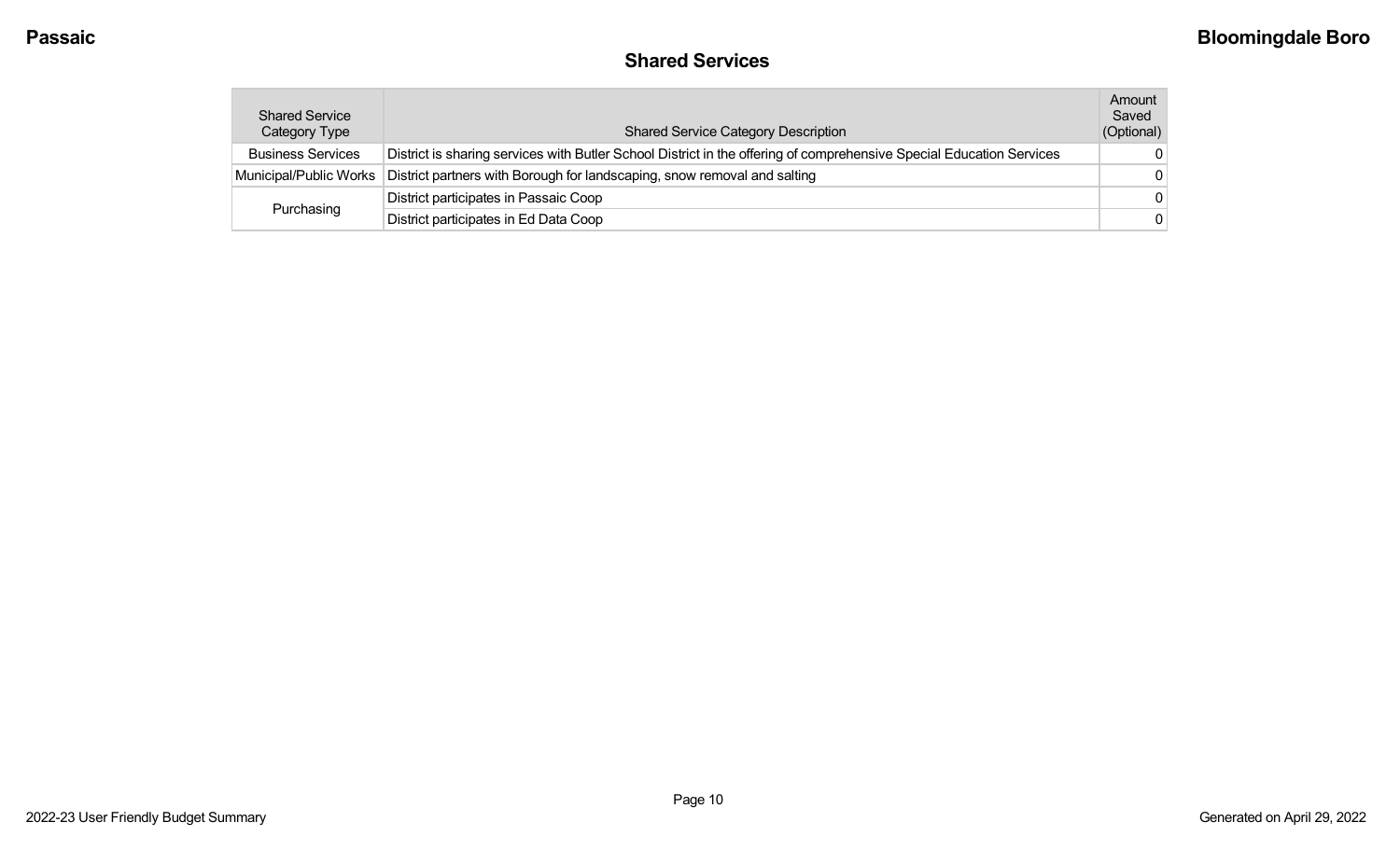| <b>Estimated Tax Rates</b> |
|----------------------------|
|----------------------------|

| Municipality                | Category                                                                                                           | Amount      |
|-----------------------------|--------------------------------------------------------------------------------------------------------------------|-------------|
|                             | (A) General Fund School Levy                                                                                       | 18,113,697  |
|                             | (D) Total School Levy                                                                                              | 18,205,305  |
|                             | (B) Estimated Net Taxable Valuation (as of 10/01/21)                                                               | 732,942,900 |
|                             | (H) Estimated Equalized Valuation (as of 10/01/21)                                                                 | 966,305,735 |
| <b>Bloomingdale Borough</b> | (C) Estimated 2022-23 General Fund School Tax Rate, Without Repayment of Debt or Adjustments=100x(A)/(B)           | 2.4714      |
|                             | (F) Estimated 2022-23 Total School Tax Rate, With Repayment of Debt and Adjustments=100x(D)/(B)                    | 2.4839      |
|                             | (I) Estimated 2022-23 Equalized General Fund School Tax Rate, Without Repayment of Debt or Adjustments=100x(A)/(H) | 1.8745      |
|                             | (L) Estimated 2022-23 Equalized Total School Tax Rate, With Repayment of Debt and Adjustments=100x(D)/(H)          | 1.8840      |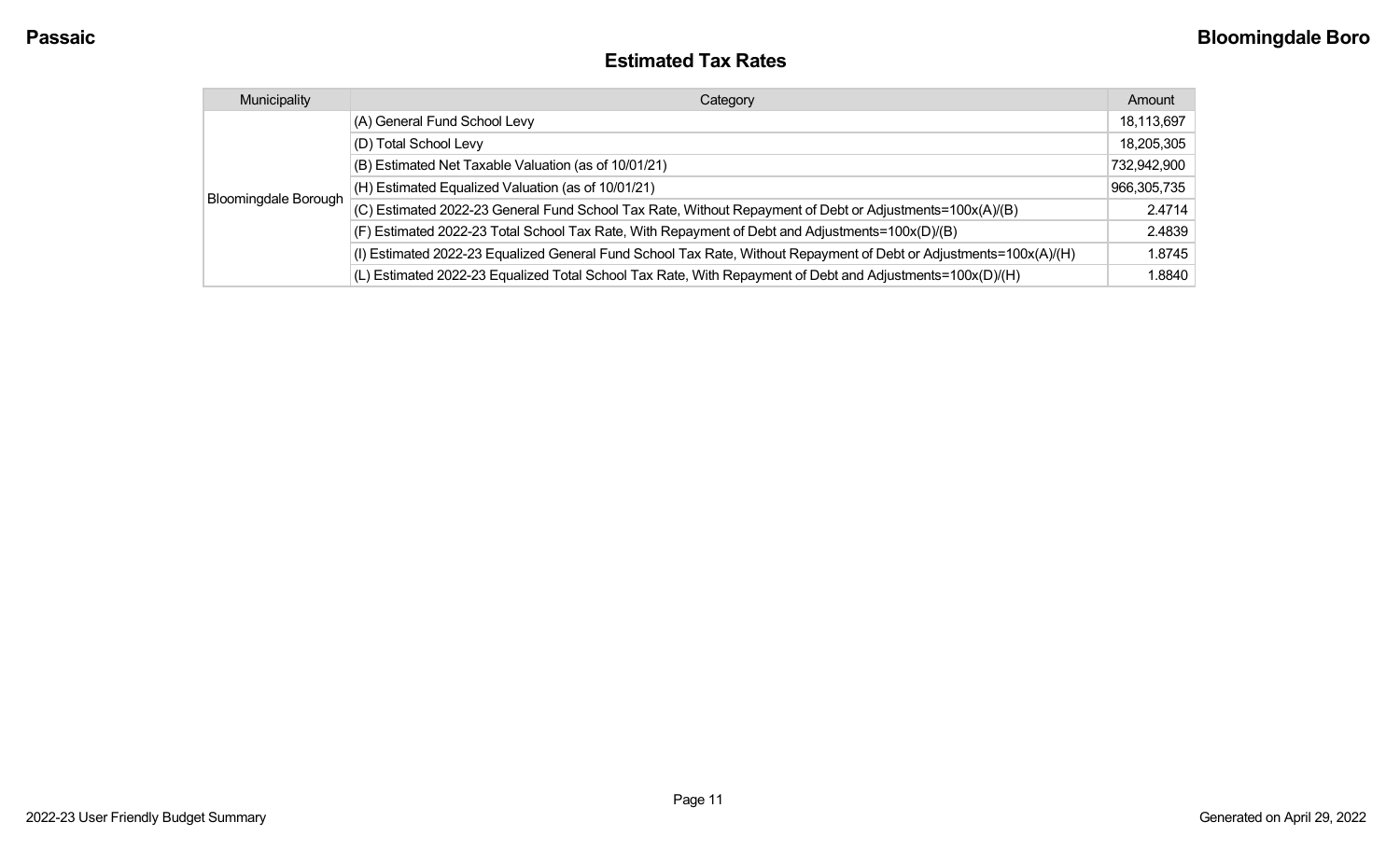| Name            | Category                                           | Measure                                 |
|-----------------|----------------------------------------------------|-----------------------------------------|
|                 | Job Title                                          | Coordinator/Director/Manager/Supervisor |
|                 | Job Title II                                       | <b>Student Services</b>                 |
|                 | <b>Base Annual Salary Amount</b>                   | \$100,000                               |
|                 | Full-Time Equivalent (FTE)                         | 1.0                                     |
|                 | Shared with Another District?                      | N                                       |
|                 | <b>Shared County</b>                               | None Reported                           |
|                 | <b>Shared District</b>                             | None Reported                           |
|                 | <b>Job Title Other District</b>                    | None Reported                           |
| Allison Armenia | Member of Collective Bargaining Unit (CBU)?        | N                                       |
|                 | <b>Beginning Date of Contract</b>                  | 07/01/21                                |
|                 | <b>End Date of Contract</b>                        | 06/30/22                                |
|                 | Contracted Number of Annual Work Days              | 240                                     |
|                 | <b>Contracted Number of Annual Vacation Days</b>   | 22                                      |
|                 | <b>Contracted Number of Annual Sick Days</b>       | 12                                      |
|                 | <b>Contracted Number of Annual Personal Days</b>   | 5                                       |
|                 | <b>Contracted Number of Annual Consulting Days</b> | $\Omega$                                |
|                 | Number of Other Contracted Non-Working Days        | 17                                      |
|                 | Description of Other Contracted Non-Working Days   | holidays                                |
|                 | Job Title                                          | <b>Business Administrator</b>           |
| Donna Alonso    | Job Title II                                       | Interim SBA                             |
|                 | <b>Base Annual Salary Amount</b>                   | \$101,400                               |
|                 | Full-Time Equivalent (FTE)                         | 0.6                                     |
|                 | Shared with Another District?                      | N                                       |
|                 | <b>Shared County</b>                               | None Reported                           |
|                 | <b>Shared District</b>                             | None Reported                           |
|                 | Job Title Other District                           | None Reported                           |
|                 | Member of Collective Bargaining Unit (CBU)?        | N                                       |
|                 | <b>Beginning Date of Contract</b>                  | 07/01/21                                |
|                 | <b>End Date of Contract</b>                        | 06/30/22                                |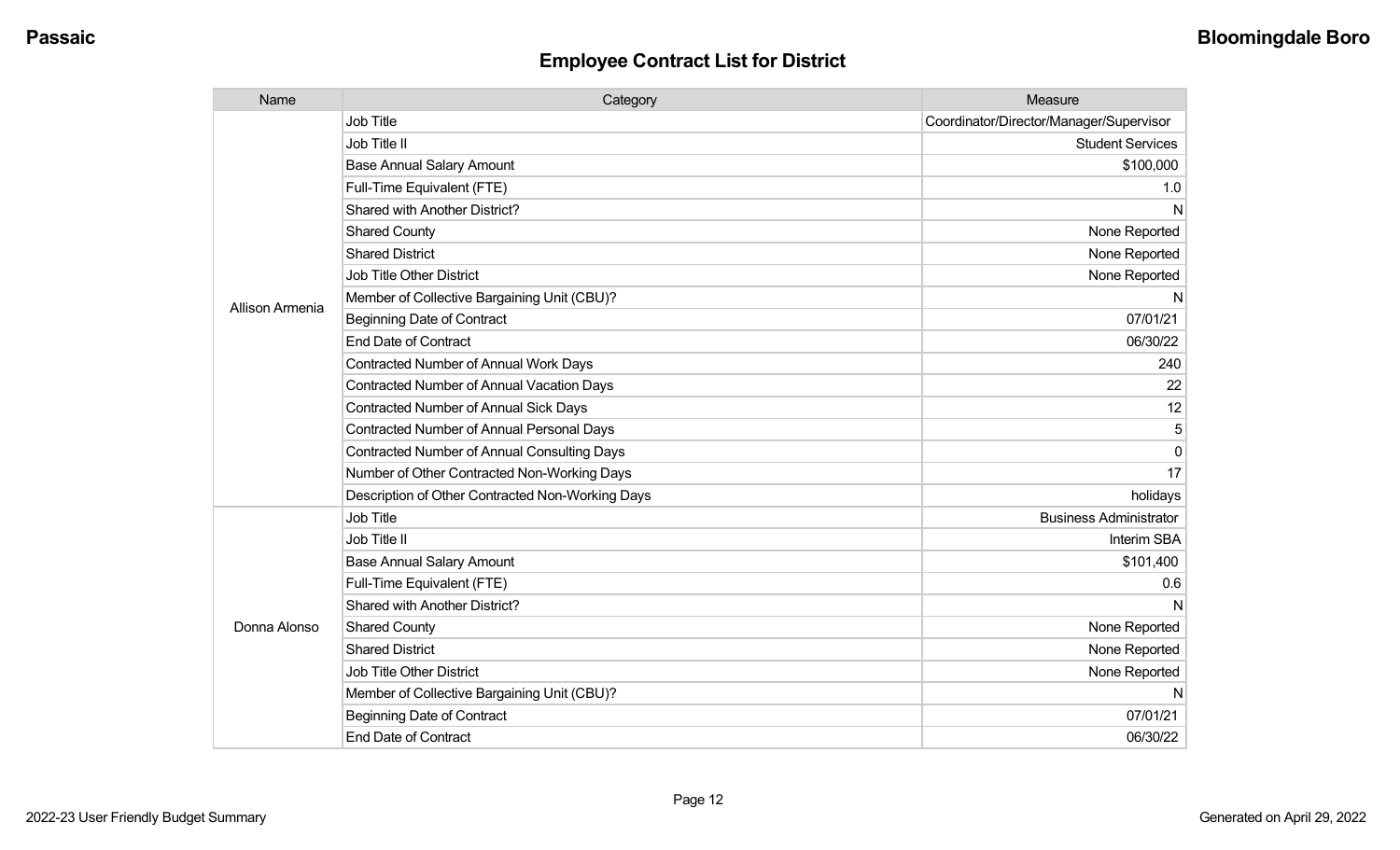| Name         | Category                                                                                  | Measure          |
|--------------|-------------------------------------------------------------------------------------------|------------------|
|              | <b>Contracted Number of Annual Work Days</b>                                              | 156              |
|              | <b>Contracted Number of Annual Vacation Days</b>                                          | 13               |
|              | Contracted Number of Annual Sick Days                                                     | $\overline{7}$   |
|              | Contracted Number of Annual Personal Days                                                 | 3                |
|              | <b>Contracted Number of Annual Consulting Days</b>                                        | 0                |
|              | Number of Other Contracted Non-Working Days                                               | 10               |
|              | Description of Other Contracted Non-Working Days                                          | holidays         |
|              | <b>Total Allowances Amount</b>                                                            | \$500            |
|              | <b>Total Bonuses Amount</b>                                                               | \$0              |
|              | <b>Total Stipends Amount</b>                                                              | \$0              |
|              | District Contributions Above Teacher Contract for Insurance (Health, Dental, Life, Other) | \$0              |
|              | District Contributions Above Teacher Contract for Retirement Plans                        | \$0              |
|              | <b>Total Contractual Post-Employment Benefit Amount</b>                                   | \$0              |
|              | Contractual Post-Employment Benefit Description of Payout of Sick days                    | not at this time |
| Donna Alonso | Contractual Post-Employment Benefit Description of Payout of Vacation days                | not at this time |
|              | Contractual Post-Employment Benefit Description of Payout of Personal days                | not at this time |
|              | Contractual Post-Employment Benefit Description of Other Benefits 1                       | None Reported    |
|              | Contractual Post-Employment Benefit Description of Other Benefits 2                       | None Reported    |
|              | Contractual Post-Employment Benefit Description of Other Benefits 3                       | None Reported    |
|              | Total Other/In-Kind Remuneration Amount                                                   | \$0              |
|              | Description of Other/In-Kind Remuneration Annual Option to Buyback Sick Time in Cash      | None Reported    |
|              | Description of Other/In-Kind Remuneration Annual Option to Buyback Vacation Time in Cash  | None Reported    |
|              | Description of Other/In-Kind Remuneration Annual Option to Buyback Personal Time in Cash  | None Reported    |
|              | Description of Other/In-Kind Remuneration Annual Option to Other Remuneration 1           | None Reported    |
|              | Description of Other/In-Kind Remuneration Annual Option to Other Remuneration 2           | None Reported    |
|              | Description of Other/In-Kind Remuneration Annual Option to Other Remuneration 3           | None Reported    |
|              | <b>Additional Comment 1</b>                                                               | None Reported    |
|              | <b>Additional Comment 2</b>                                                               | None Reported    |
|              | <b>Additional Comment 3</b>                                                               | None Reported    |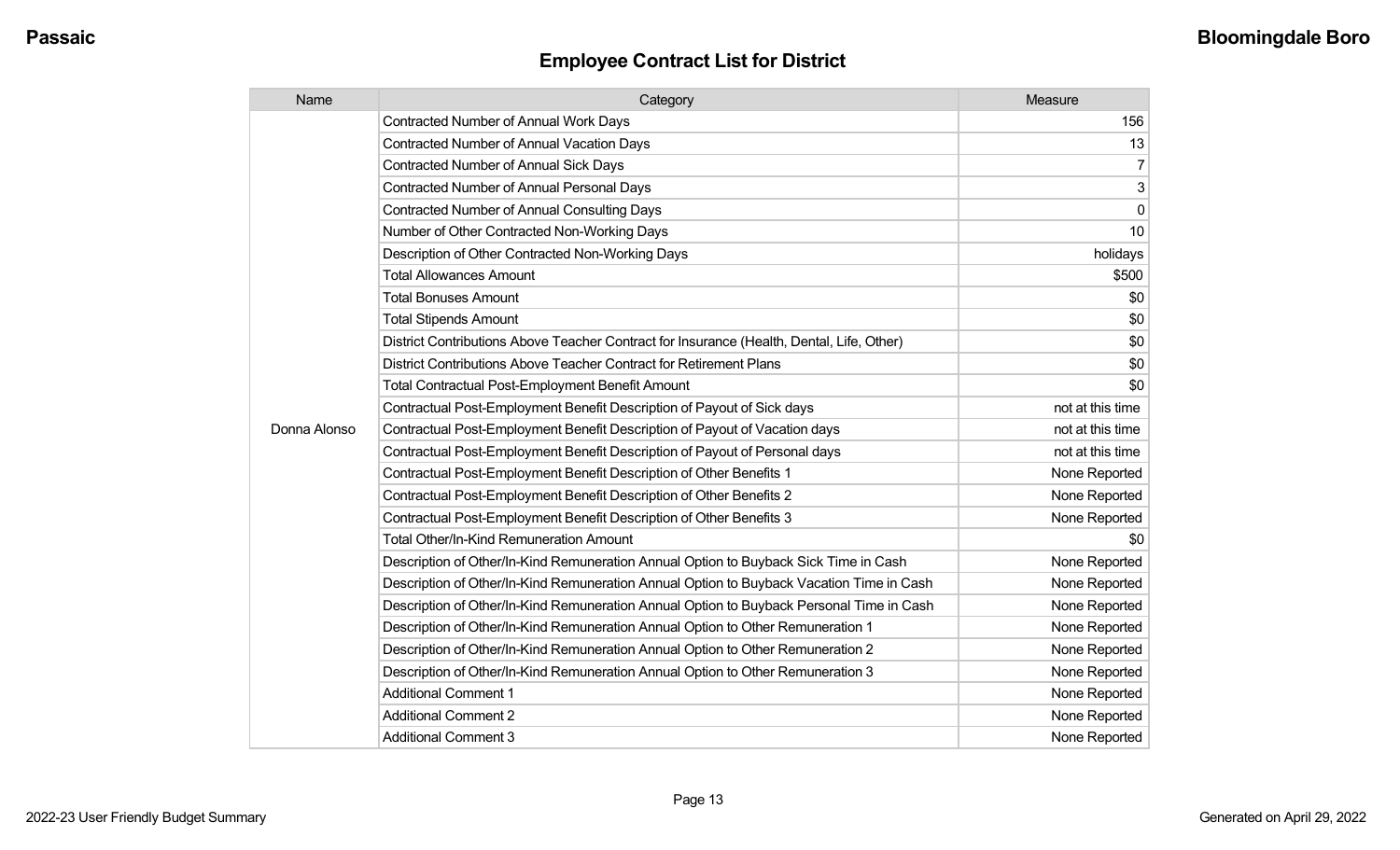| Name                | Category                                                                                  | Measure                     |
|---------------------|-------------------------------------------------------------------------------------------|-----------------------------|
|                     | <b>Job Title</b>                                                                          | Superintendent              |
|                     | Job Title II                                                                              | None Reported               |
|                     | <b>Base Annual Salary Amount</b>                                                          | \$170,000                   |
|                     | Full-Time Equivalent (FTE)                                                                | 1.0                         |
|                     | <b>Shared with Another District?</b>                                                      | N                           |
|                     | <b>Shared County</b>                                                                      | None Reported               |
|                     | <b>Shared District</b>                                                                    | None Reported               |
|                     | <b>Job Title Other District</b>                                                           | None Reported               |
|                     | Member of Collective Bargaining Unit (CBU)?                                               | N                           |
|                     | <b>Beginning Date of Contract</b>                                                         | 07/01/21                    |
|                     | <b>End Date of Contract</b>                                                               | 06/30/22                    |
|                     | <b>Contracted Number of Annual Work Days</b>                                              | 260                         |
|                     | <b>Contracted Number of Annual Vacation Days</b>                                          | 22                          |
|                     | <b>Contracted Number of Annual Sick Days</b>                                              | 12                          |
| Dr. Michael Nicosia | <b>Contracted Number of Annual Personal Days</b>                                          | 5                           |
|                     | <b>Contracted Number of Annual Consulting Days</b>                                        | $\Omega$                    |
|                     | Number of Other Contracted Non-Working Days                                               | 19                          |
|                     | Description of Other Contracted Non-Working Days                                          | holidays                    |
|                     | <b>Total Allowances Amount</b>                                                            | \$13,800                    |
|                     | <b>Total Bonuses Amount</b>                                                               | \$0                         |
|                     | <b>Total Stipends Amount</b>                                                              | \$0                         |
|                     | District Contributions Above Teacher Contract for Insurance (Health, Dental, Life, Other) | \$12,122                    |
|                     | District Contributions Above Teacher Contract for Retirement Plans                        | \$0                         |
|                     | <b>Total Contractual Post-Employment Benefit Amount</b>                                   | \$29,385                    |
|                     | Contractual Post-Employment Benefit Description of Payout of Sick days                    | not to exceed State maximum |
|                     | Contractual Post-Employment Benefit Description of Payout of Vacation days                | up to 27 days               |
|                     | Contractual Post-Employment Benefit Description of Payout of Personal days                | not at this time            |
|                     | Contractual Post-Employment Benefit Description of Other Benefits 1                       | None Reported               |
|                     | Contractual Post-Employment Benefit Description of Other Benefits 2                       | None Reported               |